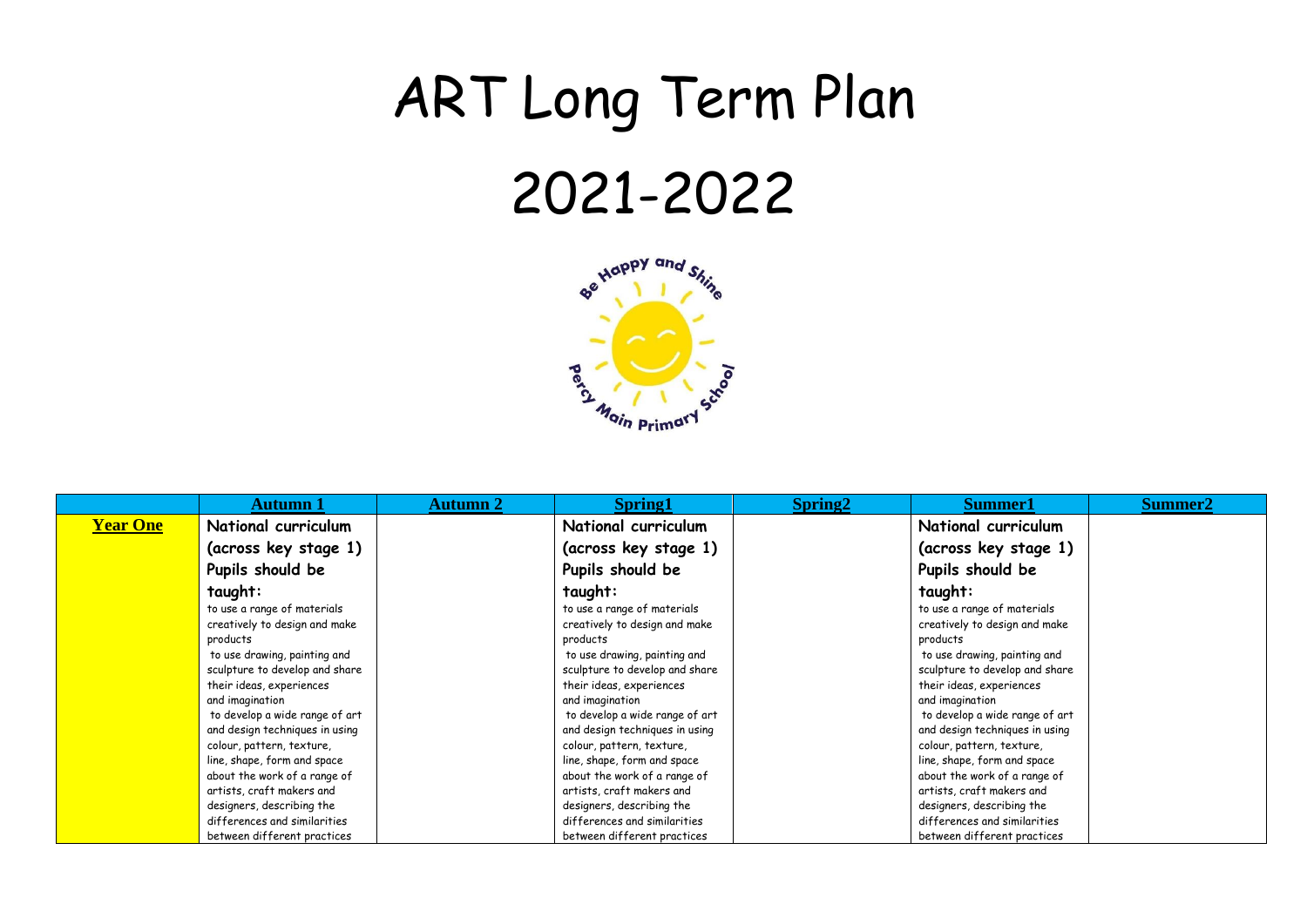|                 | and disciplines, and making links             | and disciplines, and making links                    | and disciplines, and making links              |  |
|-----------------|-----------------------------------------------|------------------------------------------------------|------------------------------------------------|--|
|                 | to their own work.                            | to their own work.                                   | to their own work.                             |  |
|                 |                                               |                                                      |                                                |  |
|                 |                                               |                                                      |                                                |  |
|                 |                                               |                                                      |                                                |  |
|                 |                                               | Painting                                             | Printmaking                                    |  |
|                 | Collage                                       |                                                      |                                                |  |
|                 |                                               |                                                      |                                                |  |
|                 |                                               |                                                      | Recognise and explore                          |  |
|                 |                                               |                                                      | different marks through printing with          |  |
|                 | Select, cut and tear paper                    | Express their feelings                               | different objects.<br>Repeat a print to make a |  |
|                 | and card for their collages                   | through paintings & create a mood                    | pattern                                        |  |
|                 | Organise and sort materials                   | Interpret an object through                          | Apply drawing skills to print                  |  |
|                 | by colour                                     | painting                                             | Create a repeat print                          |  |
|                 | Build layers of a range of                    | Have a basic understanding<br>of basic colour theory | Create an impression in a                      |  |
|                 | materials to create an image                  | Mix paint to explore colour                          | surface and use this to create print           |  |
|                 | Interpret an object through                   | theory                                               | Find printing opportunities in                 |  |
|                 | collage                                       | Create shades of a colour                            | everyday objects                               |  |
|                 | Apply a range of different                    | Experiment with watercolour                          |                                                |  |
|                 | kinds of media to embellish and add details   | techniques to create different effects               |                                                |  |
|                 | on their collage and explain what effect this |                                                      |                                                |  |
|                 | has                                           |                                                      |                                                |  |
| <b>Year Two</b> | National curriculum                           | National curriculum                                  | National curriculum                            |  |
|                 | (across key stage 1)                          | (across key stage 1)                                 | (across key stage 1)                           |  |
|                 | Pupils should be                              | Pupils should be                                     | Pupils should be                               |  |
|                 |                                               |                                                      |                                                |  |
|                 | taught:                                       | taught:                                              | taught:                                        |  |
|                 | to use a range of materials                   | to use a range of materials                          | to use a range of materials                    |  |
|                 | creatively to design and make                 |                                                      |                                                |  |
|                 |                                               | creatively to design and make                        | creatively to design and make                  |  |
|                 | products                                      | products                                             | products                                       |  |
|                 | to use drawing, painting and                  | to use drawing, painting and                         | to use drawing, painting and                   |  |
|                 | sculpture to develop and share                | sculpture to develop and share                       | sculpture to develop and share                 |  |
|                 |                                               |                                                      |                                                |  |
|                 | their ideas, experiences                      | their ideas, experiences                             | their ideas, experiences                       |  |
|                 | and imagination                               | and imagination                                      | and imagination                                |  |
|                 | to develop a wide range of art                | to develop a wide range of art                       | to develop a wide range of art                 |  |
|                 | and design techniques in using                | and design techniques in using                       | and design techniques in using                 |  |
|                 |                                               |                                                      |                                                |  |
|                 | colour, pattern, texture,                     | colour, pattern, texture,                            | colour, pattern, texture,                      |  |
|                 | line, shape, form and space                   | line, shape, form and space                          | line, shape, form and space                    |  |
|                 | about the work of a range of                  | about the work of a range of                         | about the work of a range of                   |  |
|                 | artists, craft makers and                     | artists, craft makers and                            | artists, craft makers and                      |  |
|                 |                                               |                                                      |                                                |  |
|                 | designers, describing the                     | designers, describing the                            | designers, describing the                      |  |
|                 | differences and similarities                  | differences and similarities                         | differences and similarities                   |  |
|                 | between different practices                   | between different practices                          | between different practices                    |  |
|                 | and disciplines, and making links             | and disciplines, and making links                    | and disciplines, and making links              |  |
|                 |                                               |                                                      |                                                |  |
|                 | to their own work.                            | to their own work.                                   | to their own work.                             |  |
|                 |                                               |                                                      |                                                |  |
|                 |                                               | 3D                                                   | Textiles                                       |  |
|                 | Painting                                      | Recognise different                                  | Categorise a range                             |  |
|                 |                                               | textures in different surfaces                       |                                                |  |
|                 | Express their                                 | Select and apply                                     | fabrics and threads by colour                  |  |
|                 | feelings through paintings &                  |                                                      | and texture                                    |  |
|                 | create a mood                                 | different materials to create                        | Use a range of                                 |  |
|                 | Interpret an object                           | raised texture.                                      | fabrics to weave a pattern                     |  |
|                 |                                               | Scrunch, roll and                                    |                                                |  |
|                 | through painting                              | shape materials to make a 3D                         | Identify and discuss                           |  |
|                 | Have a basic                                  |                                                      | when patterns are used in                      |  |
|                 | understanding of basic colour                 | form                                                 | textile design & what patterns                 |  |
|                 | theory                                        | Mould, form and                                      | they can see                                   |  |
|                 |                                               | shape and bond materials to                          |                                                |  |
|                 |                                               |                                                      |                                                |  |
|                 |                                               | create a 3D form.                                    |                                                |  |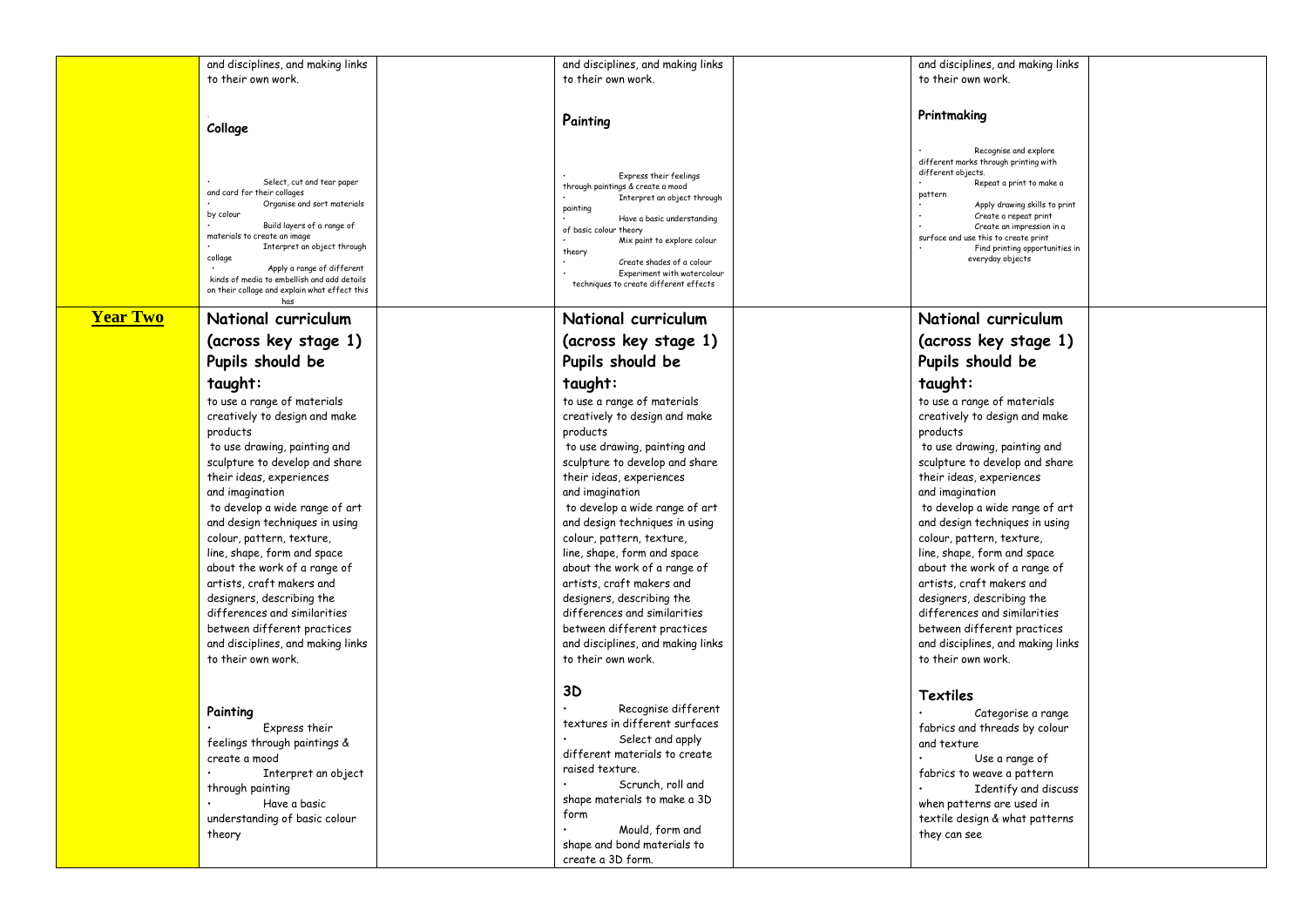|                   | Mix paint to explore                  | Apply bonding                         | Bond separate                         |
|-------------------|---------------------------------------|---------------------------------------|---------------------------------------|
|                   | colour theory                         | techniques to add parts onto          | fabrics together                      |
|                   | Create shades of a                    | their sculpture                       | Build an image using                  |
|                   | colour                                | Apply a smooth                        | fabrics                               |
|                   | Experiment with                       | surface to a sculptural form          | Create a large scale                  |
|                   | watercolour techniques to             |                                       | textile or sculpture piece            |
|                   | create different effects              |                                       | through class collaboration           |
|                   |                                       | Apply line and shape to their         |                                       |
|                   |                                       | work                                  |                                       |
|                   |                                       |                                       |                                       |
|                   |                                       |                                       |                                       |
| <b>Year Three</b> | <b>National Curriculum across Key</b> | <b>National Curriculum across Key</b> | <b>National Curriculum across Key</b> |
|                   | stage 2                               | stage 2                               | stage 2                               |
|                   | Pupils should be taught to            | Pupils should be taught to            | Pupils should be taught to            |
|                   | develop their techniques,             | develop their techniques,             | develop their techniques,             |
|                   | including their control and           | including their control and           | including their control and           |
|                   | their use of                          | their use of                          | their use of                          |
|                   | materials, with creativity,           | materials, with creativity,           | materials, with creativity,           |
|                   | experimentation and an                | experimentation and an                | experimentation and an                |
|                   | increasing awareness of               | increasing awareness of               | increasing awareness of               |
|                   | different kinds                       | different kinds                       | different kinds                       |
|                   | of art, craft and design.             | of art, craft and design.             | of art, craft and design.             |
|                   | <b>Pupils should be taught:</b>       | <b>Pupils should be taught:</b>       | <b>Pupils should be taught:</b>       |
|                   | to create sketch books to             | to create sketch books to             | to create sketch books to             |
|                   | record their observations and         | record their observations and         | record their observations and         |
|                   | use them to review and revisit        | use them to review and revisit        | use them to review and revisit        |
|                   | ideas                                 | ideas                                 | ideas                                 |
|                   | to improve their mastery of art       | to improve their mastery of art       | to improve their mastery of art       |
|                   | and design techniques,                | and design techniques,                | and design techniques,                |
|                   | including drawing, painting and       | including drawing, painting and       | including drawing, painting and       |
|                   | sculpture with a range of             | sculpture with a range of             | sculpture with a range of             |
|                   | materials [for example, pencil,       | materials [for example, pencil,       | materials [for example, pencil,       |
|                   | charcoal, paint, clay]                | charcoal, paint, clay]                | charcoal, paint, clay]                |
|                   | about great artists, architects       | about great artists, architects       | about great artists, architects       |
|                   | and designers in history.             | and designers in history.             | and designers in history.             |
|                   |                                       |                                       |                                       |
|                   | Printing                              |                                       | <b>Drawing</b>                        |
|                   | Experiment with                       | Collage                               | Use sketches to                       |
|                   | layered printing using 2 colours      | Overlap materials                     | develop a final piece of work         |
|                   | or more                               | Use collage as a tool                 | Use drawing as a                      |
|                   | Understand how                        | to develop a piece in mixed           | tool to express an idea               |
|                   | printing can be used to make          | media                                 | Use different                         |
|                   | numerous designs                      | $\bullet$<br>Use collage to           | shading techniques to give            |
|                   | Transfer a drawing                    | create a mood boards of ideas         | depth to a drawing                    |
|                   | into a print                          | Use collage to                        | Apply different                       |
|                   | Explore a variety of                  | create a mood boards of ideas         | shading techniques to create          |
|                   | printing techniques                   | Use coiling,                          | texture in a drawing                  |
|                   | Create an accurate                    | overlapping, tessellation,            | Experiment with                       |
|                   | print design                          | mosaic and montage                    | drawing techniques to support         |
|                   | Use printmaking as<br>$\bullet$       |                                       | their observations                    |
|                   | a tool with other media to            |                                       |                                       |
|                   | develop a final outcome               |                                       |                                       |
|                   |                                       |                                       |                                       |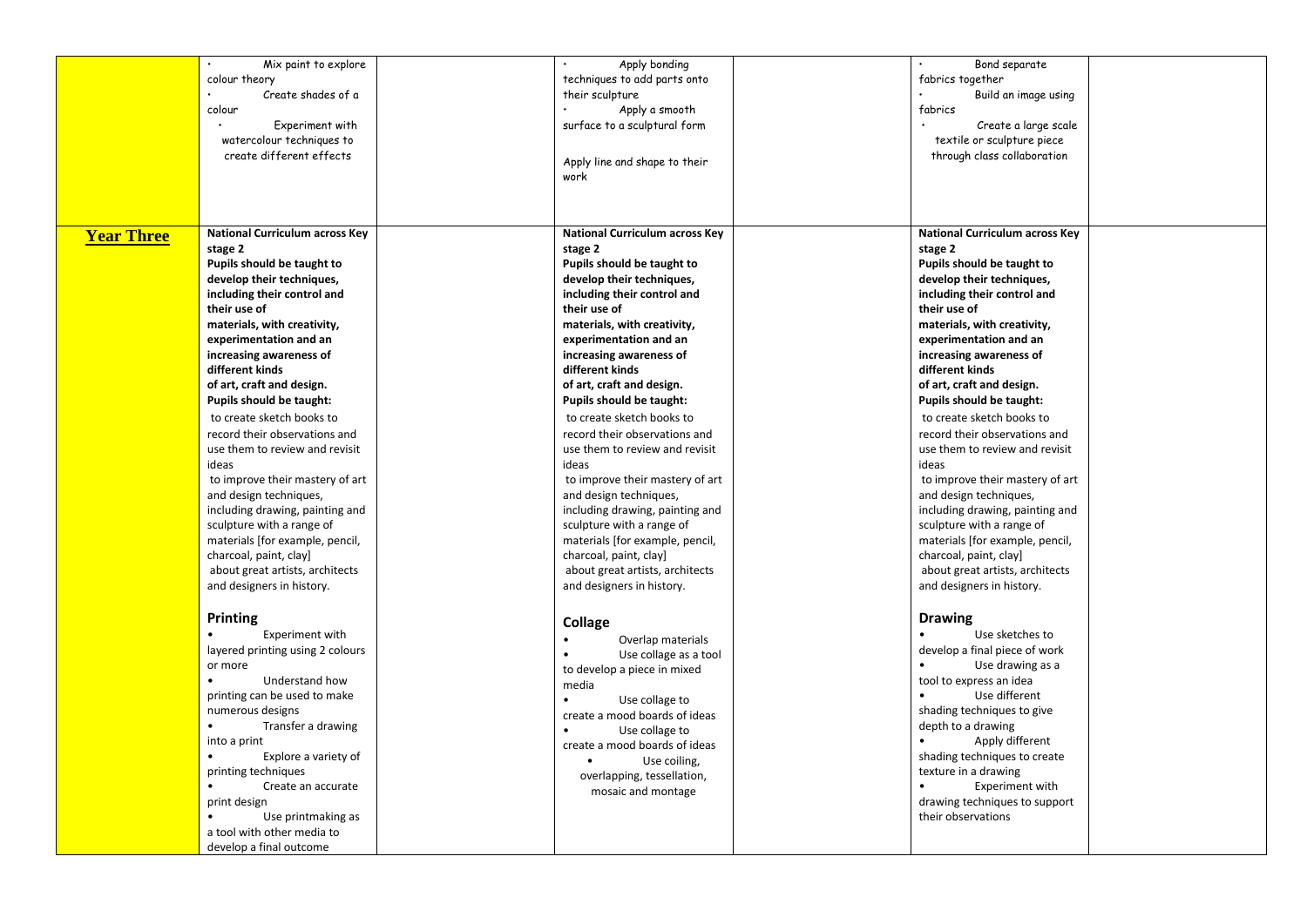|                  |                                            |                                            | $\bullet$<br>Create a sense of               |  |
|------------------|--------------------------------------------|--------------------------------------------|----------------------------------------------|--|
|                  |                                            |                                            | distance and proportion in a                 |  |
|                  |                                            |                                            | drawing                                      |  |
|                  |                                            |                                            | Use experimental<br>$\bullet$                |  |
|                  |                                            |                                            | drawing techniques to create                 |  |
|                  |                                            |                                            | atmosphere in a drawing                      |  |
|                  |                                            |                                            | Explain choice of                            |  |
|                  |                                            |                                            | specific materials to draw with              |  |
|                  |                                            |                                            |                                              |  |
| <b>Year Four</b> | <b>National Curriculum across Key</b>      | <b>National Curriculum across Key</b>      | <b>National Curriculum across Key</b>        |  |
|                  | stage 2                                    | stage 2                                    | stage 2                                      |  |
|                  | Pupils should be taught to                 | Pupils should be taught to                 | Pupils should be taught to                   |  |
|                  | develop their techniques,                  | develop their techniques,                  | develop their techniques,                    |  |
|                  | including their control and                | including their control and                | including their control and                  |  |
|                  | their use of                               | their use of                               | their use of                                 |  |
|                  | materials, with creativity,                | materials, with creativity,                | materials, with creativity,                  |  |
|                  | experimentation and an                     | experimentation and an                     | experimentation and an                       |  |
|                  |                                            |                                            |                                              |  |
|                  | increasing awareness of<br>different kinds | increasing awareness of<br>different kinds | increasing awareness of<br>different kinds   |  |
|                  |                                            |                                            |                                              |  |
|                  | of art, craft and design.                  | of art, craft and design.                  | of art, craft and design.                    |  |
|                  | Pupils should be taught:                   | Pupils should be taught:                   | Pupils should be taught:                     |  |
|                  | to create sketch books to                  | to create sketch books to                  | to create sketch books to                    |  |
|                  | record their observations and              | record their observations and              | record their observations and                |  |
|                  | use them to review and revisit             | use them to review and revisit             | use them to review and revisit               |  |
|                  | ideas                                      | ideas                                      | ideas                                        |  |
|                  | to improve their mastery of art            | to improve their mastery of art            | to improve their mastery of art              |  |
|                  | and design techniques,                     | and design techniques,                     | and design techniques,                       |  |
|                  | including drawing, painting and            | including drawing, painting and            | including drawing, painting and              |  |
|                  | sculpture with a range of                  | sculpture with a range of                  | sculpture with a range of                    |  |
|                  | materials [for example, pencil,            | materials [for example, pencil,            | materials [for example, pencil,              |  |
|                  | charcoal, paint, clay]                     | charcoal, paint, clay]                     | charcoal, paint, clay]                       |  |
|                  | about great artists, architects            | about great artists, architects            | about great artists, architects              |  |
|                  | and designers in history.                  | and designers in history.                  | and designers in history.                    |  |
|                  | <b>Painting</b>                            | 3D                                         |                                              |  |
|                  | Mix a range of<br>$\bullet$                | Create texture and                         | <b>Textiles</b><br>$\bullet$                 |  |
|                  | colours in the colour wheel                | shape through adding layers                | Add detail to a piece of<br>work             |  |
|                  | $\bullet$<br>Identify what                 | Work collaboratively to                    | Add texture to a piece                       |  |
|                  | colours work well together                 | create a large sculptural form             | of work                                      |  |
|                  | $\bullet$<br>Create a background           | Experiment with and                        | Identify and name a                          |  |
|                  | using a wash                               | combine materials and processes to         | range of materials and show how to           |  |
|                  | $\bullet$<br>Use a range of                | design and make 3D form<br>Transform a 2D  | use them                                     |  |
|                  | brushes to create different                | drawing into a 3D form                     | Explore a range of                           |  |
|                  |                                            | Create different shapes                    | textures using textiles                      |  |
|                  | effects<br>$\bullet$                       | using a variety of mouldable               | Transfer a drawing into<br>$\bullet$         |  |
|                  | Understand the                             | materials                                  | a textile design<br>Use artists to influence |  |
|                  | different properties of different          |                                            | their textile designs                        |  |
|                  | paints                                     |                                            |                                              |  |
|                  | Create different<br>$\bullet$              |                                            |                                              |  |
|                  | moods in a painting                        |                                            |                                              |  |
|                  | $\bullet$<br>Use shade to create           |                                            |                                              |  |
|                  | depth in a painting                        |                                            |                                              |  |
|                  |                                            |                                            |                                              |  |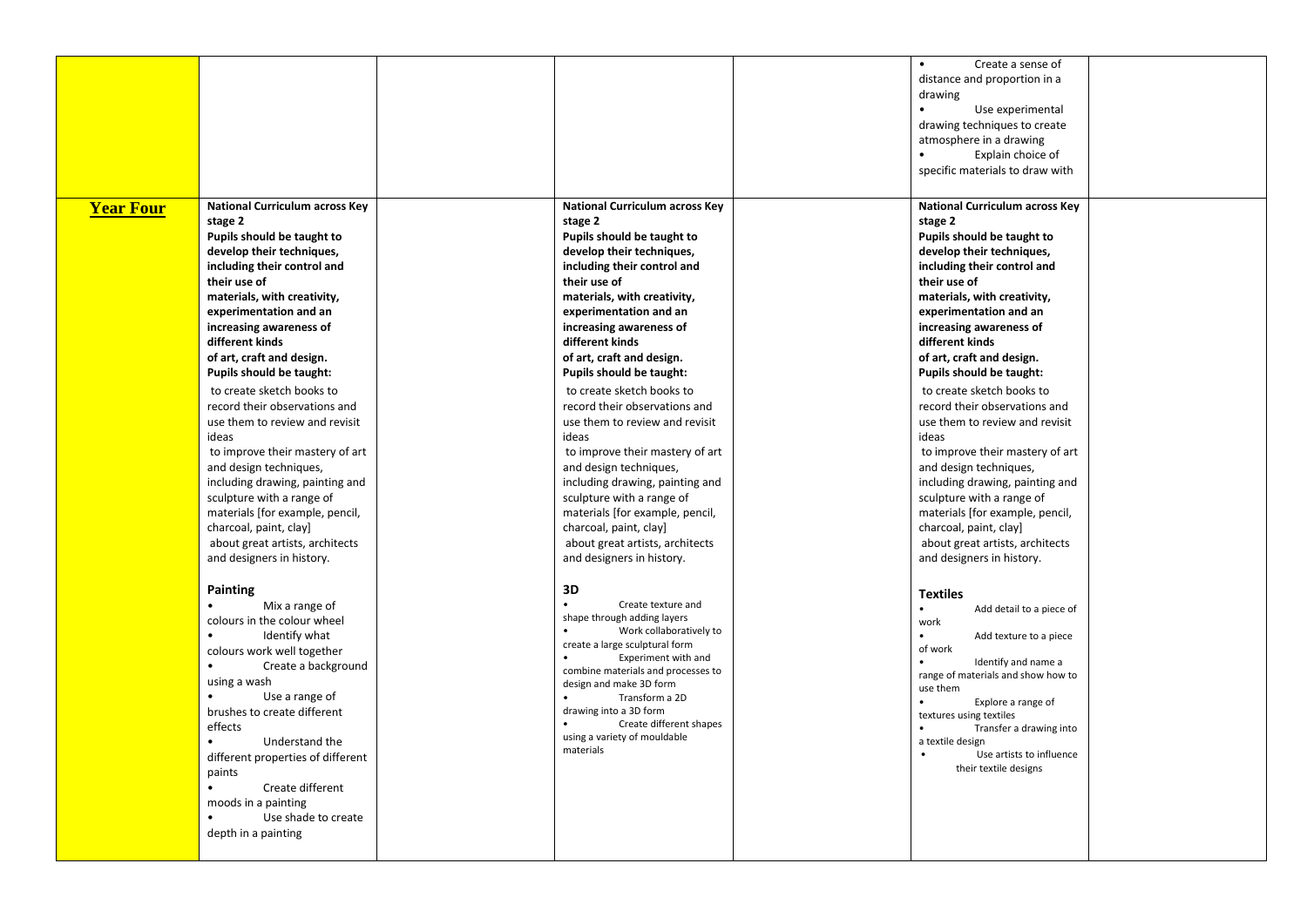| <b>Year Five</b> | <b>National Curriculum across Key</b>                                          | <b>National Curriculum across Key</b>                                    | <b>National Curriculum across Key</b>                  |  |
|------------------|--------------------------------------------------------------------------------|--------------------------------------------------------------------------|--------------------------------------------------------|--|
|                  | stage 2                                                                        | stage 2                                                                  | stage 2                                                |  |
|                  | Pupils should be taught to                                                     | Pupils should be taught to                                               | Pupils should be taught to                             |  |
|                  | develop their techniques,                                                      | develop their techniques,                                                | develop their techniques,                              |  |
|                  | including their control and                                                    | including their control and                                              | including their control and                            |  |
|                  | their use of                                                                   | their use of                                                             | their use of                                           |  |
|                  | materials, with creativity,                                                    | materials, with creativity,                                              | materials, with creativity,                            |  |
|                  | experimentation and an                                                         | experimentation and an                                                   | experimentation and an                                 |  |
|                  |                                                                                |                                                                          |                                                        |  |
|                  | increasing awareness of                                                        | increasing awareness of                                                  | increasing awareness of                                |  |
|                  | different kinds                                                                | different kinds                                                          | different kinds                                        |  |
|                  | of art, craft and design.                                                      | of art, craft and design.                                                | of art, craft and design.                              |  |
|                  | Pupils should be taught:                                                       | Pupils should be taught:                                                 | Pupils should be taught:                               |  |
|                  | to create sketch books to                                                      | to create sketch books to                                                | to create sketch books to                              |  |
|                  | record their observations and                                                  | record their observations and                                            | record their observations and                          |  |
|                  | use them to review and revisit                                                 | use them to review and revisit                                           | use them to review and revisit                         |  |
|                  | ideas                                                                          | ideas                                                                    | ideas                                                  |  |
|                  | to improve their mastery of art                                                | to improve their mastery of art                                          | to improve their mastery of art                        |  |
|                  | and design techniques,                                                         | and design techniques,                                                   | and design techniques,                                 |  |
|                  | including drawing, painting and                                                | including drawing, painting and                                          | including drawing, painting and                        |  |
|                  | sculpture with a range of                                                      | sculpture with a range of                                                | sculpture with a range of                              |  |
|                  | materials [for example, pencil,                                                | materials [for example, pencil,                                          | materials [for example, pencil,                        |  |
|                  | charcoal, paint, clay]                                                         | charcoal, paint, clay]                                                   | charcoal, paint, clay]                                 |  |
|                  | about great artists, architects                                                | about great artists, architects                                          | about great artists, architects                        |  |
|                  | and designers in history.                                                      | and designers in history.                                                | and designers in history.                              |  |
|                  |                                                                                |                                                                          |                                                        |  |
|                  |                                                                                |                                                                          |                                                        |  |
|                  | Drawing<br>Experiment with drawing                                             | Collage<br>Overlap materials in a                                        | <b>Printing</b>                                        |  |
|                  | techniques to support their observations                                       | variety of ways to build an image                                        | Print using a variety of<br>materials                  |  |
|                  | Create a sense of distances                                                    | Use collage as a tool to                                                 | Create an accurate print                               |  |
|                  | and proportion in a drawing                                                    | develop a piece in mixed media                                           | design that reflects a theme or ideas                  |  |
|                  | Apply lines to create<br>movement in a drawing                                 | Use collage to create a<br>mood boards of ideas                          | Make links with<br>printmaking and other media to help |  |
|                  | Understand how drawing                                                         | Combine pattern, tone and                                                | develop their work                                     |  |
|                  | skills can support other media                                                 | shape in collage                                                         | Overprint using different                              |  |
|                  | Develop a series of<br>drawings that explore a theme                           | Justify why they have<br>chosen specific materials                       | colours<br>Identify different printing                 |  |
|                  | Explain why they have                                                          | Apply and combine                                                        | methods and make decisions about the                   |  |
|                  | chosen specific materials to draw with                                         | patterns, tones and shapes                                               | effectiveness of their printing methods                |  |
|                  | Communicate ideas                                                              | Apply knowledge of collage<br>and use as a tool as part of a mixed media | Know how to make a<br>positive and a negative print    |  |
|                  | through sketches and convey a sense of<br>individual styles                    | project                                                                  |                                                        |  |
|                  |                                                                                | Express their ideas through                                              |                                                        |  |
|                  |                                                                                | collage                                                                  |                                                        |  |
|                  | Show a strong<br>understanding of how to use shading                           |                                                                          |                                                        |  |
|                  | techniques to create depth and tone                                            |                                                                          |                                                        |  |
|                  | Identify when to apply                                                         |                                                                          |                                                        |  |
|                  | different drawing techniques to support<br>their outcomes                      |                                                                          |                                                        |  |
|                  | Create experimental and                                                        |                                                                          |                                                        |  |
|                  | accurate drawings                                                              |                                                                          |                                                        |  |
|                  | $\bullet$<br>Explain how they have<br>combined different tools and explain why |                                                                          |                                                        |  |
|                  | they have chosen specific drawing                                              |                                                                          |                                                        |  |
|                  | techniques                                                                     |                                                                          |                                                        |  |
| <b>Year Six</b>  | National Curriculum across Key                                                 | <b>National Curriculum across Key</b>                                    | <b>National Curriculum across Key</b>                  |  |
|                  | stage 2                                                                        | stage 2                                                                  | stage 2                                                |  |
|                  | Pupils should be taught to                                                     | Pupils should be taught to                                               | Pupils should be taught to                             |  |
|                  | develop their techniques,                                                      | develop their techniques,                                                | develop their techniques,                              |  |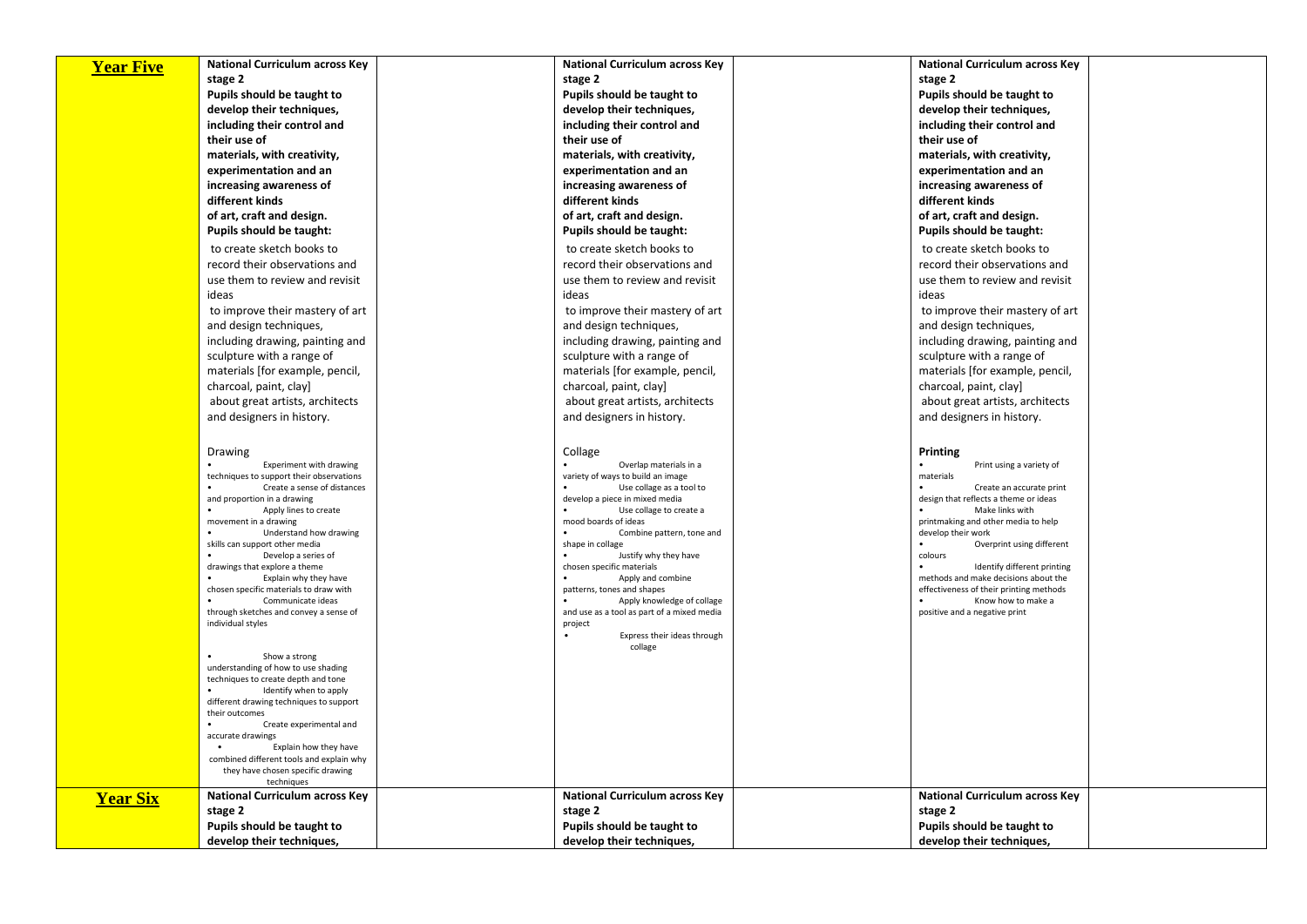|                 | including their control and                             | including their control and                                  | including their control and                                          |  |
|-----------------|---------------------------------------------------------|--------------------------------------------------------------|----------------------------------------------------------------------|--|
|                 | their use of                                            | their use of                                                 | their use of                                                         |  |
|                 | materials, with creativity,                             | materials, with creativity,                                  | materials, with creativity,                                          |  |
|                 | experimentation and an                                  | experimentation and an                                       | experimentation and an                                               |  |
|                 | increasing awareness of                                 | increasing awareness of                                      | increasing awareness of                                              |  |
|                 | different kinds                                         | different kinds                                              | different kinds                                                      |  |
|                 | of art, craft and design.                               | of art, craft and design.                                    | of art, craft and design.                                            |  |
|                 | Pupils should be taught:                                | Pupils should be taught:                                     | Pupils should be taught:                                             |  |
|                 | to create sketch books to                               | to create sketch books to                                    | to create sketch books to                                            |  |
|                 | record their observations and                           | record their observations and                                | record their observations and                                        |  |
|                 | use them to review and revisit                          | use them to review and revisit                               | use them to review and revisit                                       |  |
|                 | ideas                                                   | ideas                                                        | ideas                                                                |  |
|                 |                                                         |                                                              |                                                                      |  |
|                 | to improve their mastery of art                         | to improve their mastery of art                              | to improve their mastery of art                                      |  |
|                 | and design techniques,                                  | and design techniques,                                       | and design techniques,                                               |  |
|                 | including drawing, painting and                         | including drawing, painting and                              | including drawing, painting and                                      |  |
|                 | sculpture with a range of                               | sculpture with a range of                                    | sculpture with a range of                                            |  |
|                 | materials [for example, pencil,                         | materials [for example, pencil,                              | materials [for example, pencil,                                      |  |
|                 | charcoal, paint, clay]                                  | charcoal, paint, clay]                                       | charcoal, paint, clay]                                               |  |
|                 | about great artists, architects                         | about great artists, architects<br>and designers in history. | about great artists, architects<br>and designers in history.         |  |
|                 | and designers in history.                               |                                                              |                                                                      |  |
|                 | <b>Painting</b>                                         |                                                              |                                                                      |  |
|                 | $\bullet$<br>Print using a variety of                   | 3D                                                           | <b>Textiles</b>                                                      |  |
|                 | materials                                               | Interpret an object in a                                     | Experiment with different ways<br>of exploring textiles              |  |
|                 | $\bullet$<br>Create an accurate                         | 3D form<br>$\bullet$                                         | Research artists then use their                                      |  |
|                 | print design that reflects a theme or                   | Develop an<br>understanding of different ways on             | methods in their textile designs<br>Plan, design and create a fabric |  |
|                 | ideas                                                   | how to finish a sculptural form e.g.                         | piece using mixed media<br>Create work which is open to              |  |
|                 | Make links with                                         | paint, polish, glaze                                         | interpretation by the audience                                       |  |
|                 | printmaking and other media to                          | Identify and know the                                        | Include both visual and tactile<br>elements in their work            |  |
|                 | help develop their work<br>Overprint using<br>$\bullet$ | properties of a wide range of                                |                                                                      |  |
|                 | different colours                                       | different sculptural materials and                           |                                                                      |  |
|                 | Identify different                                      | how to use them to create 3D forms                           |                                                                      |  |
|                 | printing methods and make                               | Create models on a                                           |                                                                      |  |
|                 | decisions about the effectiveness of                    | range of scales                                              |                                                                      |  |
|                 | their printing methods                                  |                                                              |                                                                      |  |
|                 | Know how to make a                                      | Understand and apply the principles                          |                                                                      |  |
|                 | positive and a negative print                           | of a healthy and varied diet                                 |                                                                      |  |
|                 |                                                         | Prepare and cook a variety of                                |                                                                      |  |
|                 |                                                         | predominantly savoury dishes using                           |                                                                      |  |
|                 |                                                         | a range of                                                   |                                                                      |  |
|                 |                                                         | cooking techniques<br>Understand seasonality, and know       |                                                                      |  |
|                 |                                                         | where and how a variety of                                   |                                                                      |  |
|                 |                                                         | ingredients are                                              |                                                                      |  |
|                 |                                                         | grown, reared, caught and                                    |                                                                      |  |
|                 |                                                         | processed.                                                   |                                                                      |  |
|                 |                                                         |                                                              |                                                                      |  |
|                 |                                                         |                                                              |                                                                      |  |
|                 | <b>National Curriculum across Key</b>                   | <b>National Curriculum across Key</b>                        | <b>National Curriculum across Key</b>                                |  |
| <b>Penguins</b> | stage 2                                                 | stage 2                                                      | stage 2                                                              |  |
|                 | Pupils should be taught to                              | Pupils should be taught to                                   | Pupils should be taught to                                           |  |
|                 | develop their techniques,                               | develop their techniques,                                    | develop their techniques,                                            |  |
|                 | including their control and                             | including their control and                                  | including their control and                                          |  |
|                 | their use of                                            | their use of                                                 | their use of                                                         |  |